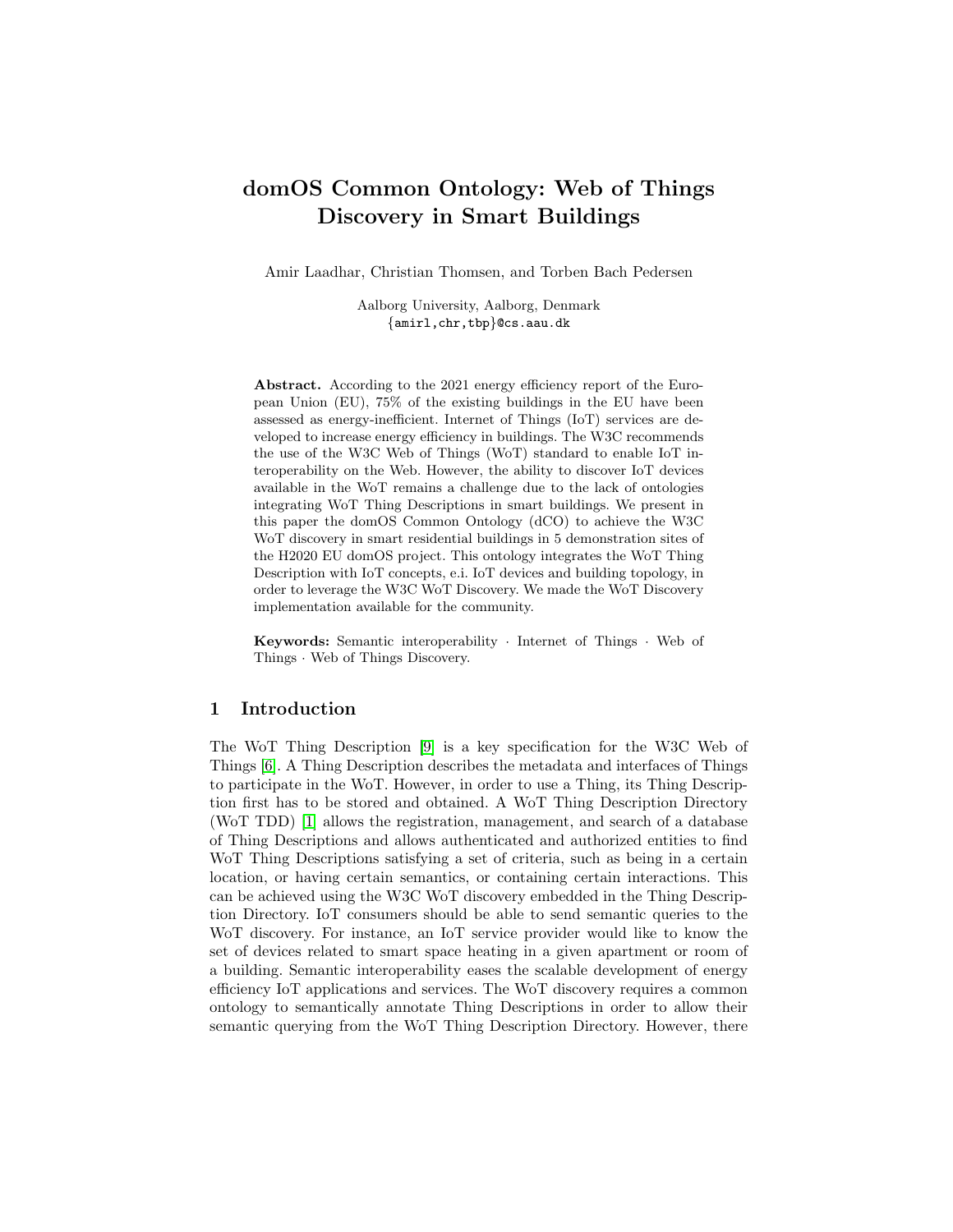2 A. Laadhar et al.

is a lack of ontologies integrating the WoT into smart buildings. To achieve WoT discovery, the domOS Common ontology integrates the WoT ecosystem in smart buildings. The contributions of this paper are: (i) The domOS Common Ontology (dCO) ontology, as a common information model to allow semantic discovery in the WoT. (ii) An open-source implementation of the WoT semantic discovery capability to allow a context-based search of the IoT devices and their metadata in the WoT.

### 2 Example Use Case

In this section, we present a use case related to semantic discovery. We consider a space heating service, which aims to reduce the energy required for a residential house located in the demonstrator site of Sion, Switzerland. The house contains a heat pump appliance, which heats a water tank. An electricity meter measures the consumed energy by the heat pump. The water from the tank is pumped to the heating pipes of the house floor to ensure space heating. A temperature sensor measures the ambient temperature of a given room. A thermostat enables and disables heating for each room. The space heating service algorithm computes the optimal temperature needed in each room based on the input measurements from the ambient sensors. The heating service achieves energy efficiency when automatically turning off the heater. This house also contains other services which require other devices such as sensors and actuators. One of the main challenges of IoT ecosystems in smart buildings is to enable IoT consumers to search for the right IoT devices without having any prior knowledge about them. Therefore, IoT consumers need a semantic discovery capability in the Web of Things. We present the following user stories are example of the semantic discovery capability for the space heating service use case: The IoT service provider wants to know the list of sensors and heating controllers related to the space heating service in a given apartment; The IoT service provider wants to know the temperature sensors measuring a temperature above 26 degrees Celsius in the rooms heated by the space heating. These user stories, would not be possible to answer their related semantic queries if the relevant metadata of IoT devices are not stored in a semantic knowledge base to allow their discovery. Therefore, in this work, we propose the domOS Common Ontology to semantically annotate Thing Descriptions and store them in a semantic knowledge base to ensure the WoT Discovery in the context of WoT ecosystems.

## 3 Ontology Design and Competency Questions

Conforming to the NeOn ontology engineering methodology [\[10\]](#page-4-3), we identified a set of competency questions (CQs) as part of our ontology requirement specification document (ORSD). The ORSD was made in collaboration with our partners from 5 demonstration sites of the H2020 EU domOS project (<www.domos-project.eu>). The purpose of the dCO is to integrate the WoT Thing Descriptions with smart buildings. We have identified the following use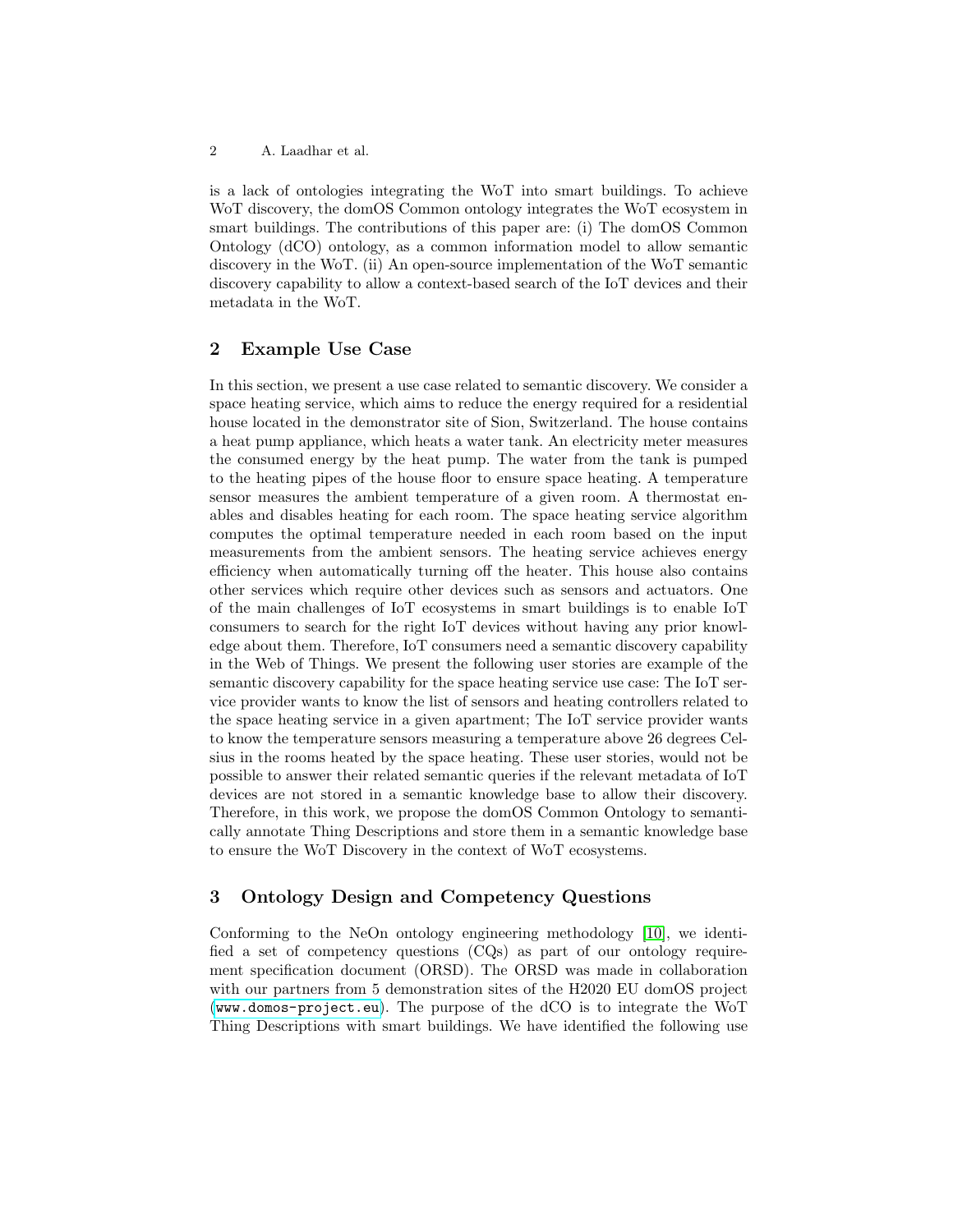cases of dCO: (i) Semantic annotation of Thing Descriptions, which are JSON-LD files that describe the metadata of a WoT Thing. (ii) WoT Semantic discovery in smart buildings. Both the CQs and the ORSD can be found in our GitHub repository (<https://github.com/AmirLaa/TDD>). We integrate an ontology FAIRification activity into the NeOn methodology following the best practices for implementing FAIR principles in ontologies introduced by Garijo et al. [\[3\]](#page-4-4). Based on the CQs, the ontology should both support the WoT and the IoT domain in order to allow the WoT discovery of IoT devices and their metadata in smart buildings. Therefore, dCO integrates the SAREF [\[4\]](#page-4-5) core ontology with SAREF4ENER, the Thing Description ontology, IoT devices, Units of Measurements Ontology and Building Topology Ontology (BOT) [\[8\]](#page-4-6).

### 4 Ontology Construction and Evaluation

Figure [1](#page-2-0) shows the main classes and properties of dCO, which is based on a modular design to enhance the maintainability of the ontology and facilitate its integration in other projects.



<span id="page-2-0"></span>Fig. 1. dCO design overview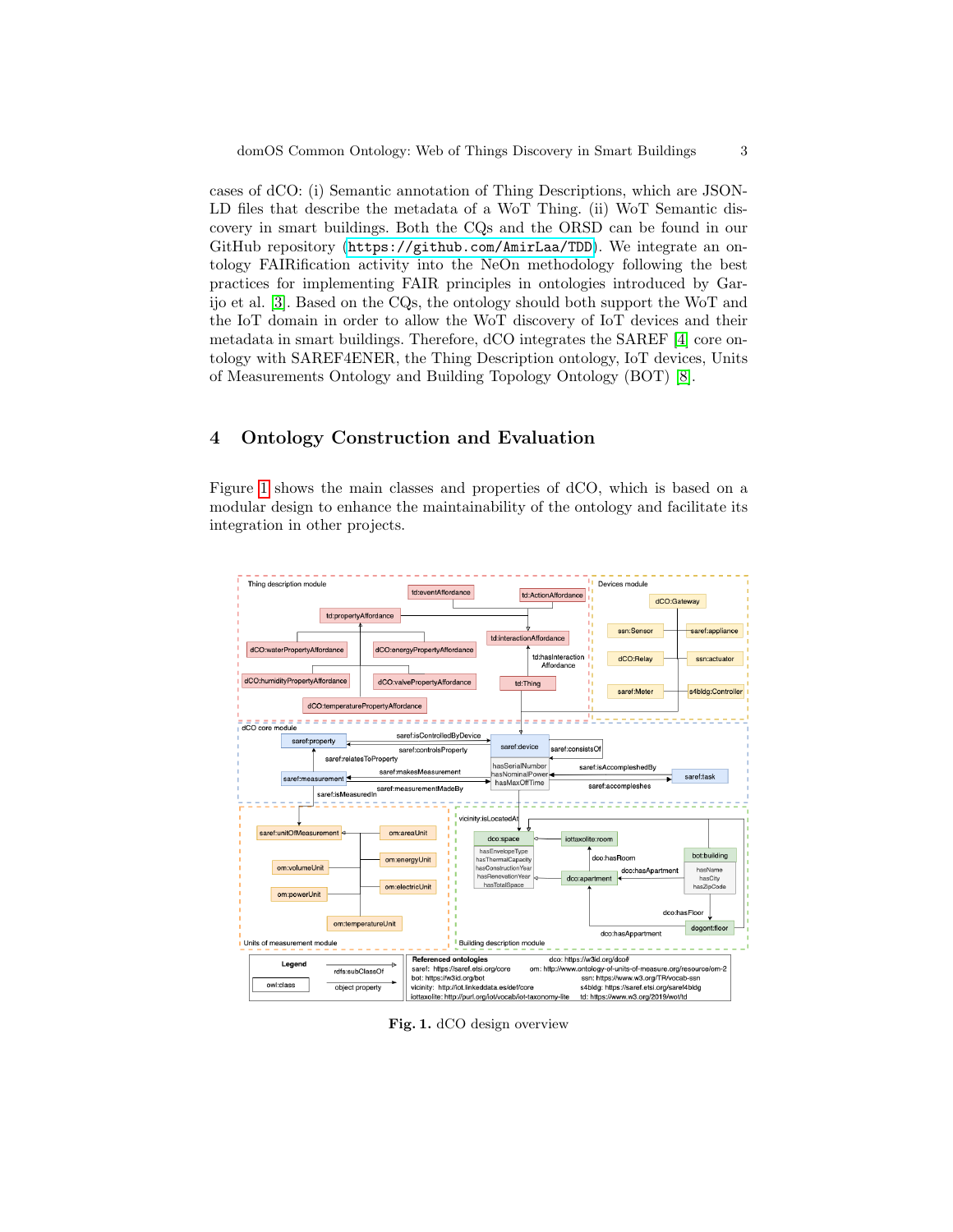#### 4 A. Laadhar et al.

We depict the graphical representations of the modules in the dCO documentation (<https://w3id.org/dco/>). dCO should be used for the semantic annotation of the JSON-LD Thing Descriptions (cf. dCO documentation). A Thing Description can be annotated using a device term (e.g., dco:temperatureSensor), its location (e.g., dco:Apartment01), its interaction affordances (e.g., dco:temperaturePropertyAffordance), and the units of measurements (e.g., dco: celsius).

The dCO core module reuses the SAREF core ontology [\[4\]](#page-4-5) and allows the integration of the other modules to ensure WoT discovery queries in smart buildings. This module is integrated with the Thing description module and the device module using a subsumption relationship. The core module is integrated with the building description module, the units of measurement module, respectively, using the property vicinity:isLocatedAt and saref:isMeasuredIn.

The devices module represents the set of devices in an IoT ecosystem. Devices are structured in categories, that reflect different types of devices (e.g, ssn:sensor, saref:meter).

The units of measurements module represents all the units of measurements of the IoT devices. This module reuses the Units of Measurement Ontology. A saref: measurement is a measurement using a unit of measurement.

The thing description module integrates the W3C WoT Things Descriptions ontology [\[2\]](#page-4-7) with the core module. A td:Thing subsumes a ssn:device. A td:Thing inherits properties of a saref:device. A td:Thing can be related to one or more ssn:tasks and associated to one or more td:actionAffordances, td:eventAffordances, and td:propertyAffordances.

The building description module contains the representation of buildingrelated metadata and building topology. We reuse concepts from the W3C Building Topology Ontology (BOT) [\[8\]](#page-4-6). We define four types of spaces: bot:building, dogont:floor, dco:apartment, and iottaxolite: room. Ontology evaluation: To ensure that the concepts correctly implement the ontology requirements and CQs, we created several SPARQL queries to answer the CQs. We have also evaluated dCO using Description Logic (DL) reasoners for satisfiability, incoherence, and inconsistency. We have validated dCO using the OOPS! (OntOlogy Pitfall Scanner!) [\[7\]](#page-4-8) tool. This tool detects the most common pitfalls appearing when developing ontologies. We assessed and validated the FAIRness of dCO using a tool called FOOPS! [\[5\]](#page-4-9), which assesses the compliance of ontologies against 24 different checks distributed across the FAIR principles.

### 5 WoT Thing Description Directory Implementation

To enable the WoT Discovery, Thing Descriptions should be stored in a Thing Description Directory. This directory allows CRUD operations of Thing Descriptions, their syntactic validation, and WoT discovery using an API interface. We implemented a WoT Discovery service and made it available using a Swagger API (<https://herald.aau.dk/docs/>). We made the implementation of the Thing Description Directory and the WoT Discovery available for the WoT com